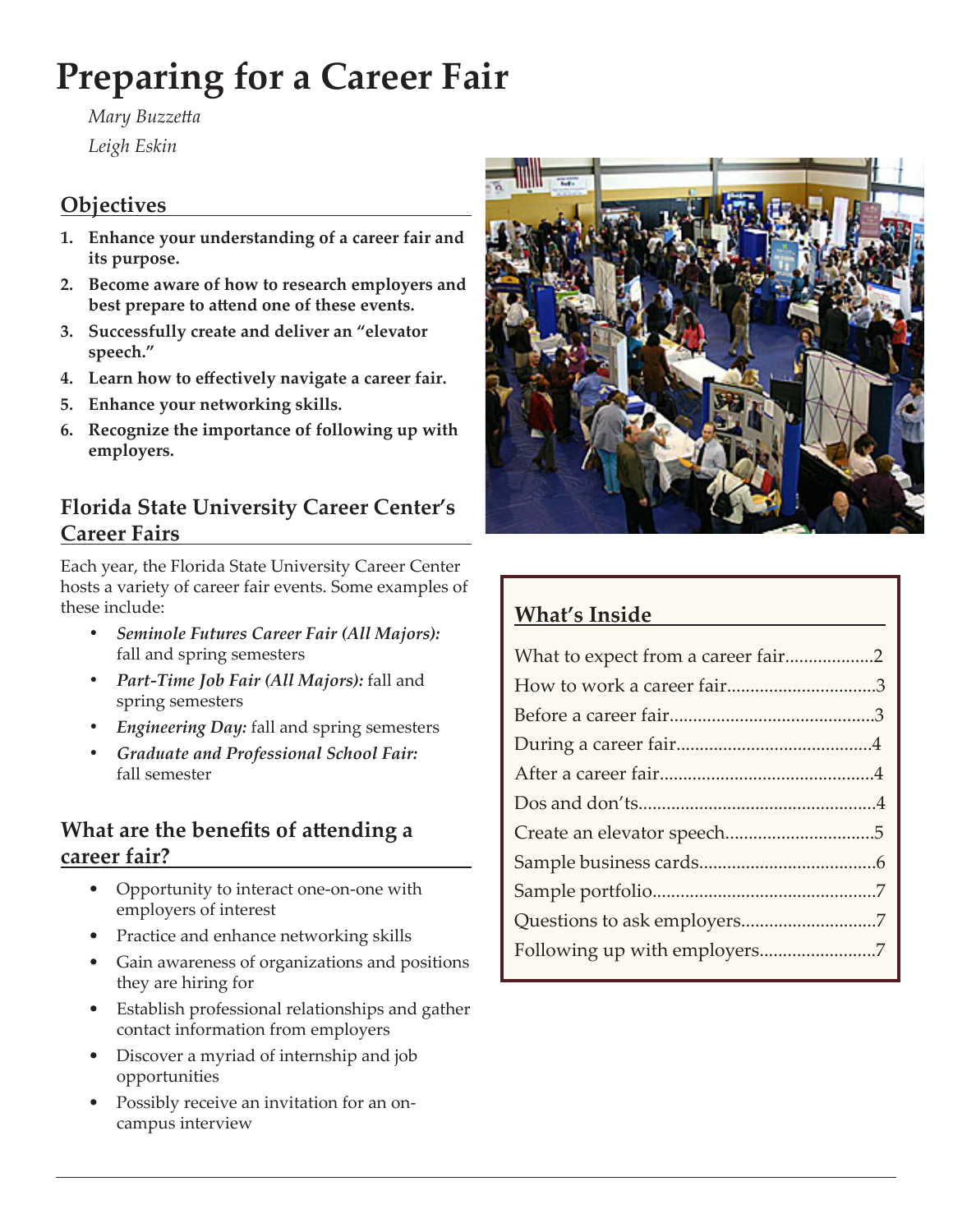## **What is a career fair?**

A career fair is an event that gives students and employers a chance to meet one another, establish professional relationships, and discuss potential job and/or internship opportunities.

Many employers from a variety of industries attend, and there are both general and specialized career fair events. For example, the Seminole Futures Career Fair, held every fall and spring semester, is a general career fair in which employers are seeking to hire students from a variety of different majors. On the other hand, the Education & Library Career Fair, while open to any major, is a specialized event in which employers attending are seeking students majoring in Education, Library and Information Studies, or other related majors.

What is most unique about a career fair is that employers choose to attend these events in order to meet and recruit excellent candidates. In many cases, recruiters are actual Florida State graduates and are excited to come back to FSU and recruit students from their alma mater.

## **Who can attend a career fair?**

There is a common misconception that only juniors and seniors should attend a career fair. However, all classifications (including freshmen, sophomores, juniors, and seniors) can benefit from attending a career fair.

By attending a career fair, freshmen can explore opportunities in their field of interest, as well as ask questions about internships and/or job opportunities. Sophomores and juniors can utilize a career fair for these same reasons. Seniors commonly attend career fairs seeking full-time job positions and can actively network with recruiters during these events.

On another note, all majors can attend any career fair. Employers are typically interested in meeting students from a variety of different academic backgrounds. In addition, both undergraduate and graduate students are likely to benefit from attending these events. Finally, alumni and community members are also welcome to attend all FSU career fairs.



#### **What can I expect from attending a career fair?**

A common misconception of attending a career fair event is that students/community members often believe that they should leave the event with an internship and/or job opportunity in hand. Although this may happen, it is very rare. The purpose of a career fair is to enhance your job search network and learn more about organizations hiring FSU students.

What other opportunity will you have for employers to come straight to you? Use this opportunity to present yourself favorably, gather useful information, and establish new contacts! Your small investment of time and effort might very well turn into an opportunity you would not have had otherwise.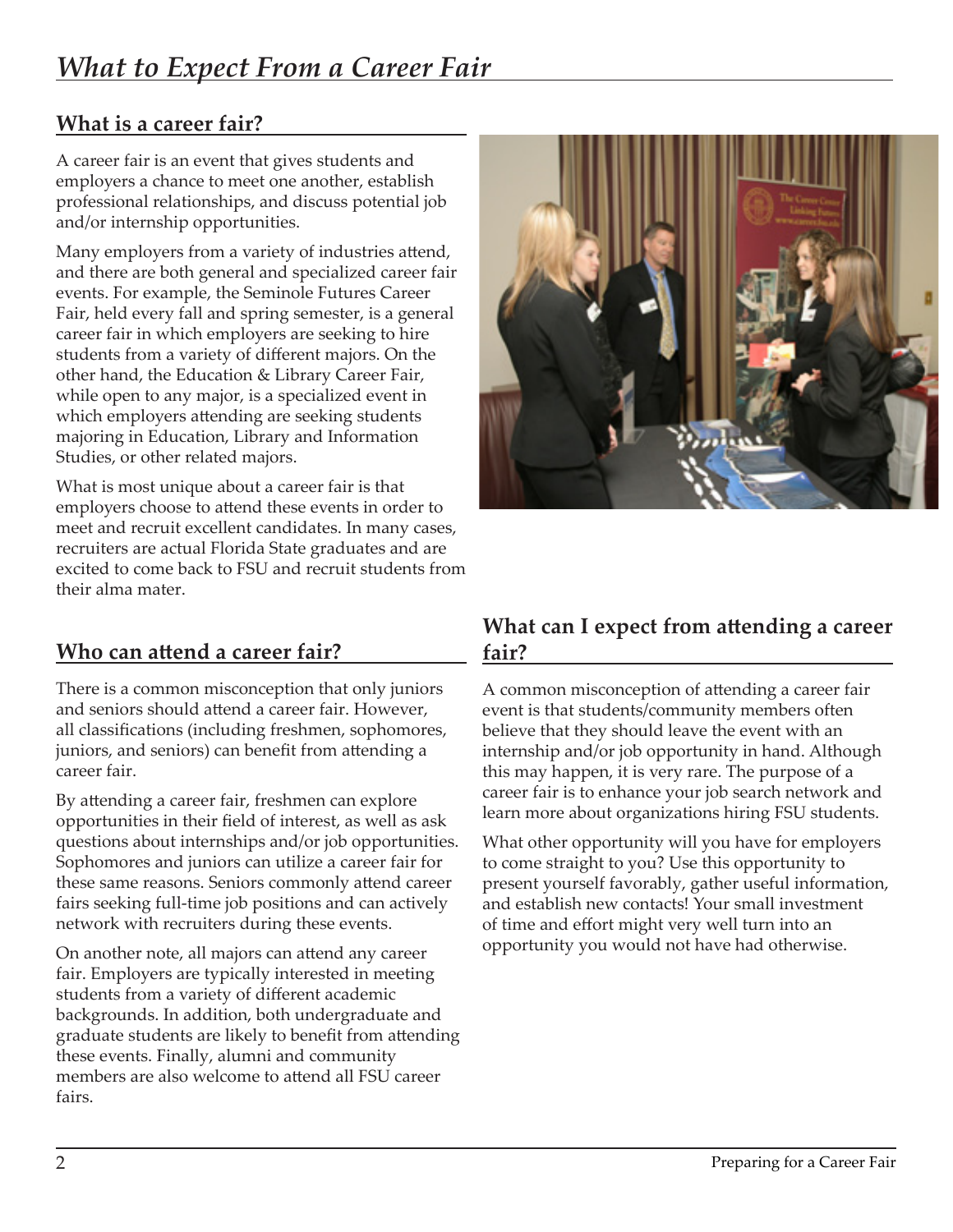#### **Before a career fair**

- 1. Create a strong résumé.
	- Visit The Career Center to have your résumé reviewed, and be sure to have multiple copies (minimum of 20) printed on professional résumé paper before the career fair.
	- Decide if you need more than one version of your résumé, depending on your job target(s).
- 2. Develop and practice an elevator speech.
	- Developing an elevator speech is likely one of the most important components in preparing for a career fair.
	- Prepare an elevator speech before the day's event, but also practice it with a career advisor at FSU's Career Center.
	- Identify resources on page 5.
- 3. Research employers and objectives for what you plan to accomplish during the career fair.
	- Identify which employers you want to talk to BEFORE the event by researching the organizations attending.
	- Research and follow up with attendees. The FSU Career Center keeps an updated list of attendees on its website (career.fsu.edu/fairs).
	- TIP: If you have properly prepared for the event, you will have more time to focus on representatives from organizations of interest.
- 3. Prepare to dress for success at the event.
	- View the "Dressing to Impress" guide located at <u>career.fsu.edu/advising/guides.cfm.</u>
	- Keep in mind that 55% of any interaction is visual, meaning it is not always what you say but how you look when you say it.
	- Wear a two-piece suit, if possible. Usually a dark color is preferred.
	- Use simple accessories and closed-toed shoes for females.
	- Choose a conservative tie.
	- Avoid excess cologne and/or perfume.
- 5. Attend a career fair preparation workshop.
	- Check the FSU Career Center website for upcoming workshop events at http://www.career.fsu.edu/calendar.
- 6. Consider creating a professional business card (see page 6 for examples).
	- TIP: This is optional and not required.
- 7. Consider purchasing a professional business portfolio to help keep your items organized (see page 7 for an example).
	- Purchase a business portfolio for under \$20.00 at any office supply store.
	- Include copies of your résumé, business cards, and employer literature that you will gather while attending the event.
	- Use the space inside your business portfolio to take notes.
- 8. Sign up for SeminoleLink *Plus!* services.
	- Refer to career.fsu.edu/seminolelink/ for instructions on how to obtain SeminoleLink *Plus!* services.
	- Update your profile and professional documents prior to attending the career fair, even if you already have *Plus!* services.
	- TIP: It is always best to have access to *Plus!* services prior to attending a career fair event. This way, if employers request that you follow up for on-campus interviews, then you have already begun the process!
- 9. Consider your online presence.
	- Update or create a LinkedIn profile.
	- Clean up your Facebook profile and put your settings on private.
	- Address all "digital dirt."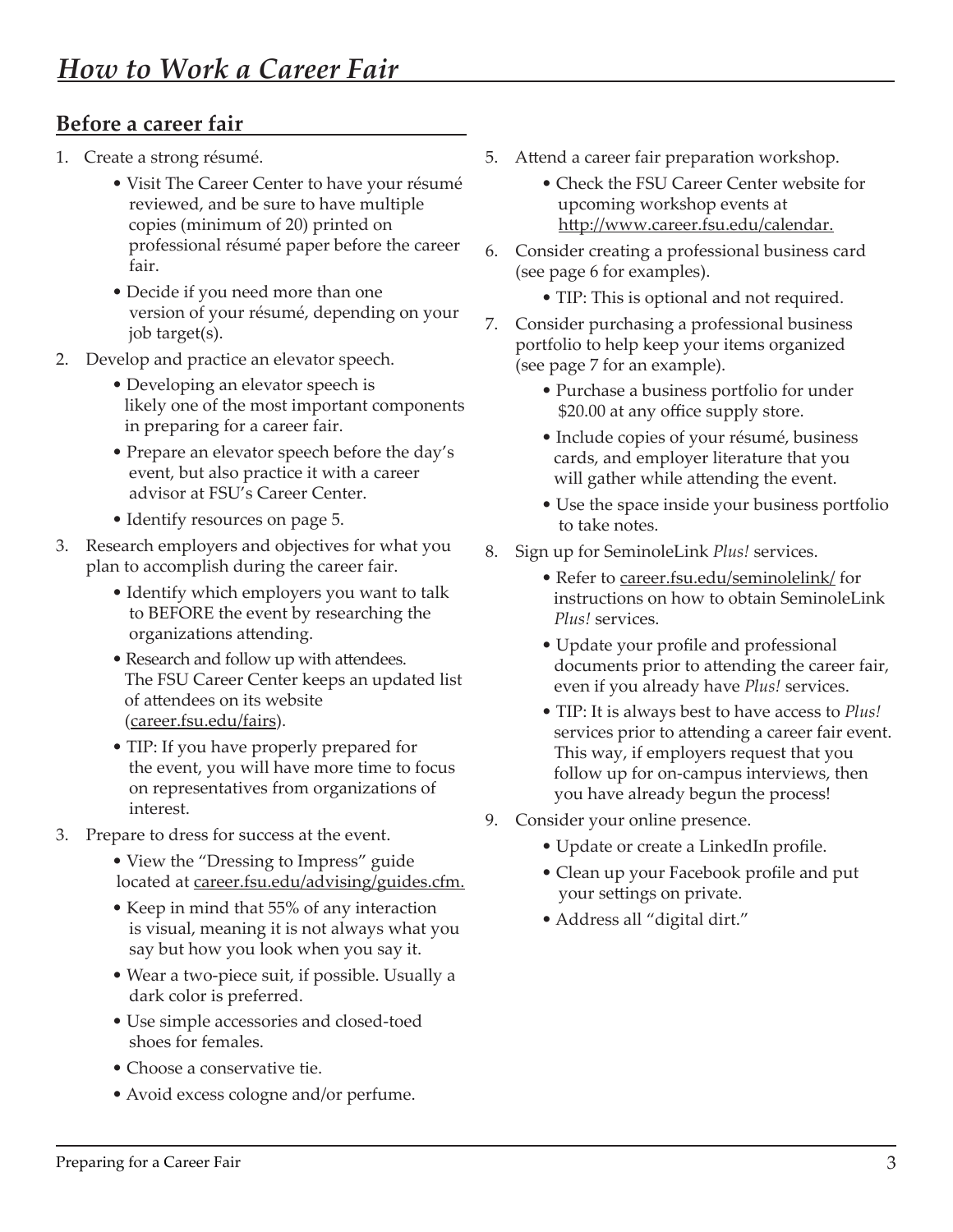#### **During a career fair**

- 1. Leave your cell phone and any other items that may cause distraction (e.g., backpack, skateboard) in your car.
- 2. Arrive early to avoid long lines.
- 3. Familiarize yourself with the fair's layout and location of organizations before entering the career fair event. (A program will be provided upon arrival.)
- 4. Be positive and confident!
	- Sixty percent of an individual interaction involves nonverbal communication. This includes a firm handshake, eye contact, nodding your head, and most importantly - SMILING!
	- TIP: It may be helpful to visit with your "favorite" employer LAST. Use other employers on your list to practice and become more comfortable in introducing yourself.
- 5. Ask thoughtful questions!
	- See page 7 for sample questions to ask an employer.
- 6. Leave your résumé and if applicable, business card, with each representative that you speak with.
	- Oftentimes, employers at a career fair will not take a paper copy of your résumé simply because all documents have to be submitted electronically. Rather, employers may encourage you to "apply online" - do not be discouraged by this request.
- 7. Request a business card from the employer (or contact name if employer is not handing out business cards).
- 8. Take notes (in your business portfolio if neccessary).
- 9. Be open-minded. Most employers are recruiting students from all majors. Therefore, it is important to be confident in your major and focus on the skills you have to offer an employer!

#### **After a career fair**

- 1. Follow up with employers! If, for example, an employer expressed interest in looking at your website, be sure to email the URL link like you said you would.
- 2. Write letters to employers, preferably that same day, thanking them for their time.
- 3. Be sure to check and sign up for on-campus interviews (with the FSU Career Center), which may be conducted with some organizations following the career fair.

#### **DO:**

- Leave your backpack (or any unneccessary items) in your car if you can.
- Bring plenty of copies of your résumé.
- Develop a strong elevator speech.
- Use strong non-verbal communication when interacting with employers (handshake).
- Ask questions.
- Know about the employer you are visiting with.
- Dress professionally.
- Follow up.

#### **DO NOT:**

- Bring a cell phone in with you to the event. Leave this in the car.
- Ask an employer "What does your organization do?" or "What positions are you hiring for?" This indicates that you have not done your homework and are not invested in them.
- Ask questions about salary and employer benefits.
- Collect free stuff when you are not offered.
- NOT ask questions!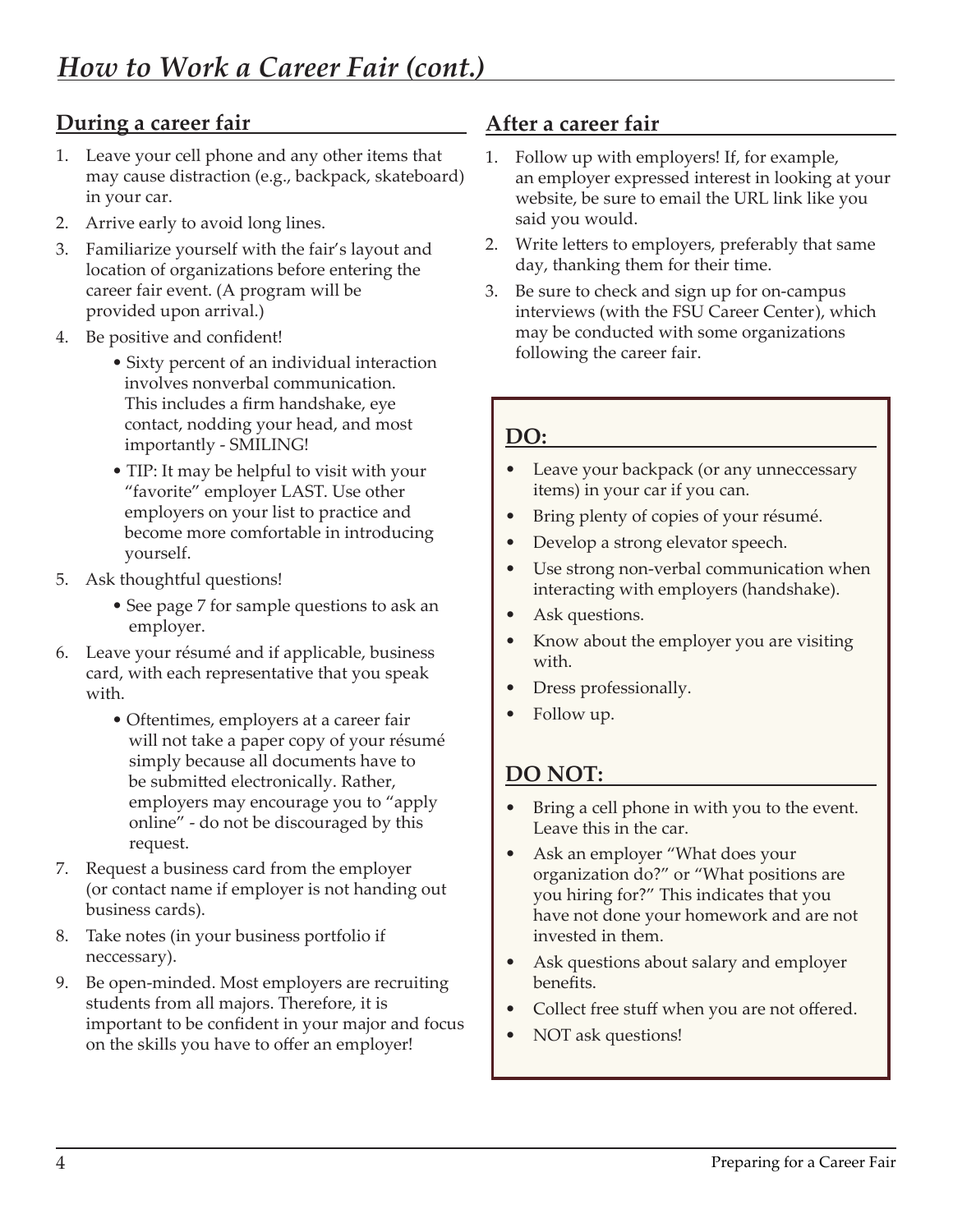When introducing yourself to a potential employer, you should be able to quickly describe your career goals, core strengths, and relevant experiences. This personal commercial is often called an "elevator speech" simply because, if you were to step into an elevator with the CEO/President of an organization you were interested in working for and had 30 seconds to tell this employer enough information to make them want to hire you, what would you say?

In giving your elevator speech, it is best to connect your personal experiences and qualifications with the organization and describe why you are a good "fit."

# **Your elevator speech should include the following elements**

- Your name and present status/situation
- Brief overview of your unique experiences, skills, and qualifications
- A connection between what you can offer and what you know about them
- Pertinent questions that the employer can respond to

*Use the lines below to begin to answer questions that will help you construct your elevator speech.*

1. Who am I? (Include your full name, current status as an FSU student, major/minor)

- 2. What do I have to offer? (Include unique experiences here previous work experience, student organization involvement, volunteer work, internships)
- 3. Why am I interested in your organization (or this industry)? (Use this opportunity to demonstrate that you have done your research)
- 4. What do I have to offer and how am I a good "fit" with your organization? (Use this as a summary statement)
- 5. Questions I have for the employer. (Best to always end with a question see page 7 for sample questions)
- TIP: It is important that you practice delivering your elevator speech to a recruiter before attending the career fair. The more you practice, the more comfortable you will feel. Meet with a career advisor at the FSU Career Center to receive feedback on your elevator speech.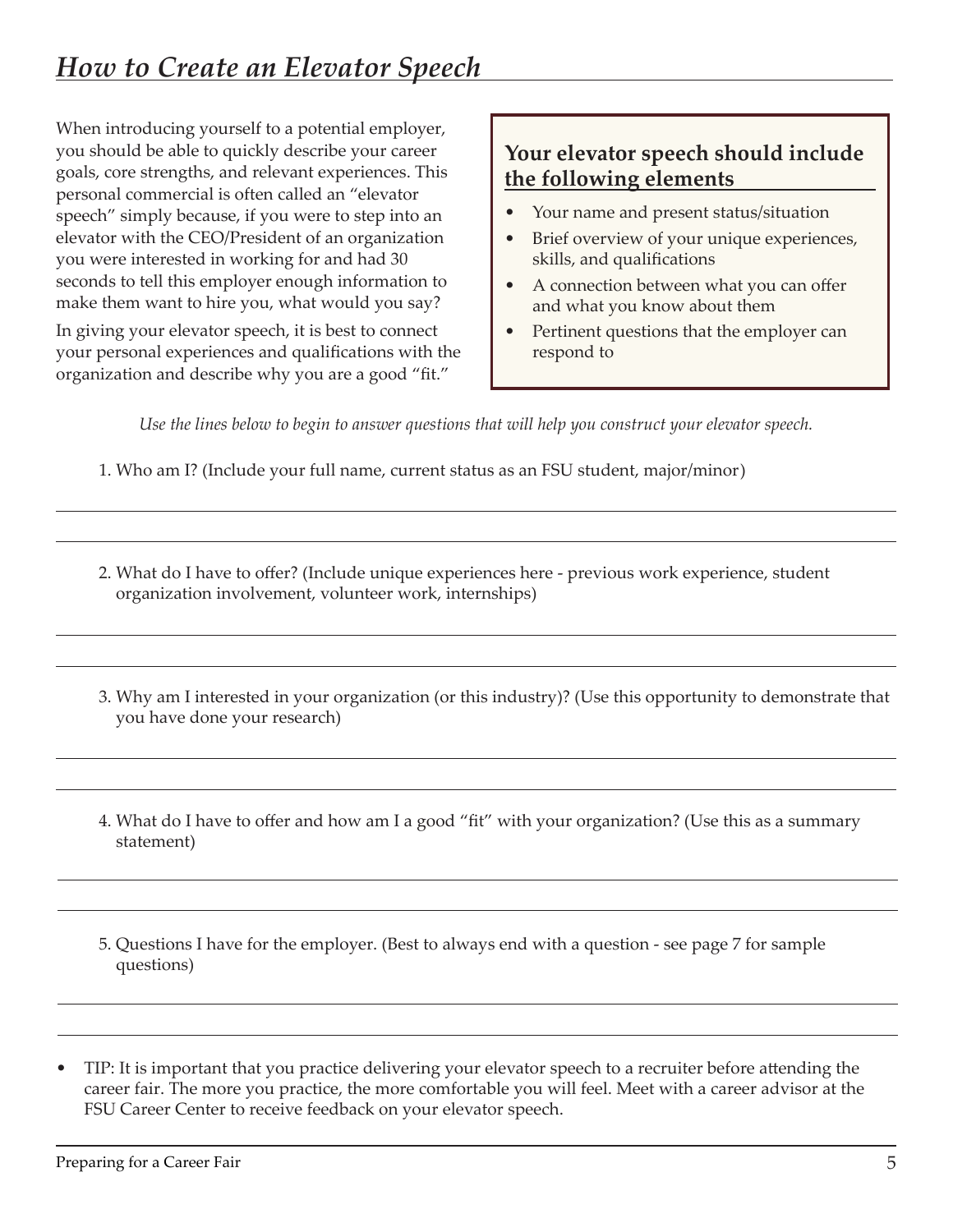

#### **It is typically best to include the following information on a professional business card**

- 1. The university's name (Florida State University)
- 2. Your full name
- 3. Your major and/or minor (e.g., Bachelor of Science in Hospitality Management)
- 4. Contact information, including a professional phone number and email

#### **Suggesions on where to create/purchase business cards**

- 1. Any office supply store
- 2. Copying and printing businesses
- 3. www.vistaprint.com
- 4. www.123print.com
- 5. Target Copy

#### **Optional information to include on a professional business card**

- 1. Your address
- 2. A personal and/or professional website (including LinkedIn)
- 3. Student organization involvement (e.g., Senator for Student Government Association)
- 4. Cumulative and/or major GPA
- 5. QR code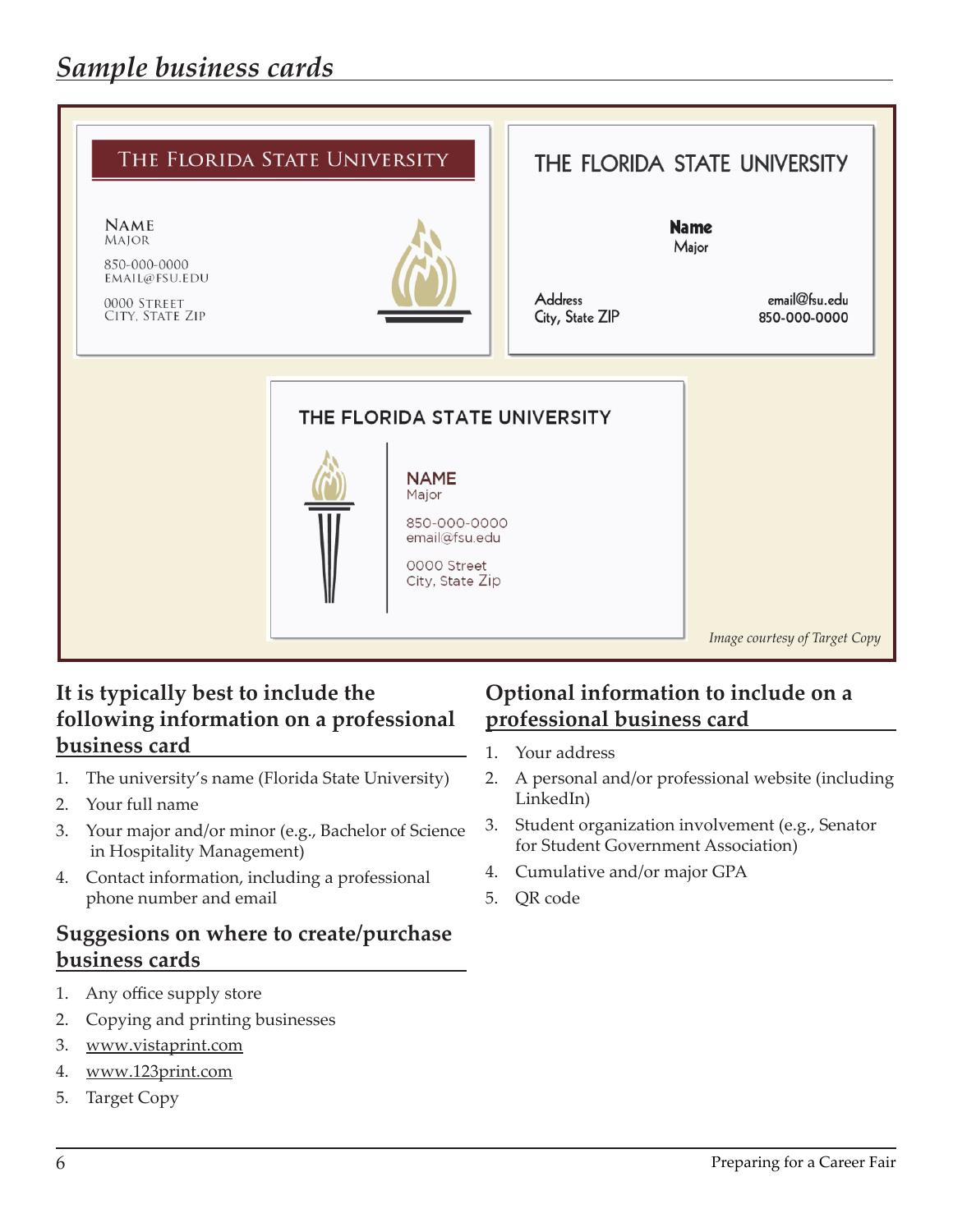# *Sample portfolio*



# **Tips for following up with an employer**

Follow-up is a critical part of attending a career fair event. Here are a few suggestions:

- 1. Request the recruiter's business card.
	- Ask for a contact name and email if the recruiter is not handing out a business card.
	- DO NOT be discouraged if an employer is not handing out business cards. Keep in mind, recruiters travel to several universities across the United States and may prefer not to distribute their contact information to every individual. This is why it is important to ask appropriate questions about the hiring process, obtain a contact name, and be sure to follow up.
	- Follow the instructions given to you by the employer. For example, if an employer encourages you to apply online, then be sure that you submit your application online within the next 2 days. Remember, you are likely going to leave your résumé and/or business card with the employer. Therefore, they will be looking for your application online.
- TIP: The FSU Career Center collects business cards from every career fair attendee. If you forget to ask for a business card or an employer is not handing them out, then you can access this information through SeminoleLink.
- 2. Inquire about on-campus interviews.
- 3. Complete the online application process, if required.
- 4. Send a thank you note preferably that same day.
	- See Guide to "Writing Effective Letters" under the Interview Appreciation Letter section, career.fsu.edu/advising/guides.cfm.

#### **Possible questions to ask employers**

- Q. What are common career paths within your organization?
- Q. What kind of training programs do you have for new hires?
- Q. What qualities and/or characteristics do successful candidates possess?
- Q. What is the organizational culture like?
- Q. What suggestions would you have for a student in their \_\_\_\_ year in school? How can I make myself better prepared for the world of work?
- Q. Are there courses that I should take that will help me in your industry?
- Q. How do you enjoy working for this organization?
	- TIP: It is important not to solely rely on these sample questions. Be sure to thoroughly research the organization and devise 2-3 questions of your own.

\*Attending career fairs can be the perfect way to explore your future and start thinking about employers and jobs of interest. The purpose of attending a career fair is to enhance your job search network. Simply attending a career fair is not enough; you must strategically navigate the fair and do your research on employers before attending the event. It is important to adequately prepare for this event, which includes preparation before, during, and after a career fair. Remember, you have a lot to offer an employer. Best of luck in your career fair experience!